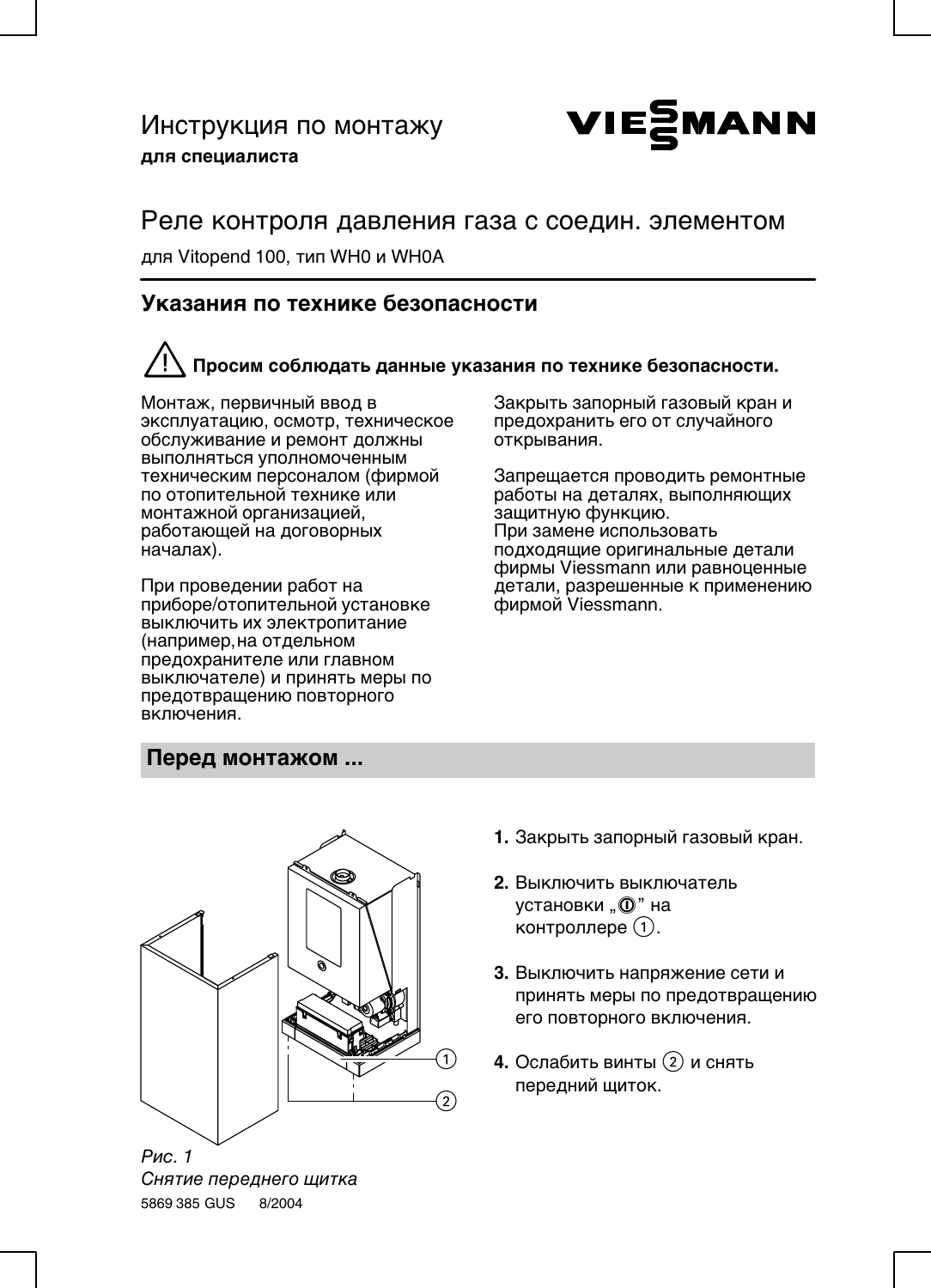### Монтаж реле контроля давления газа



Рис. 2 Снятие трубы подключения газа

- 1. Отвинтить накидную гайку  $(1)$  на газовом комбинированном регуляторе.
- 2. Ослабить винты с внутренним шестигранником (2) и снять трубу подключения газа.



Рис. 3 Проверка настройки реле контроля давления

- 3. Проверить настройку реле контроля давления (заданное значение 9 мбар).
- 4. Привинтить трубу подключения газа с предварительно установленным реле контроля давления и новыми уплотнениями.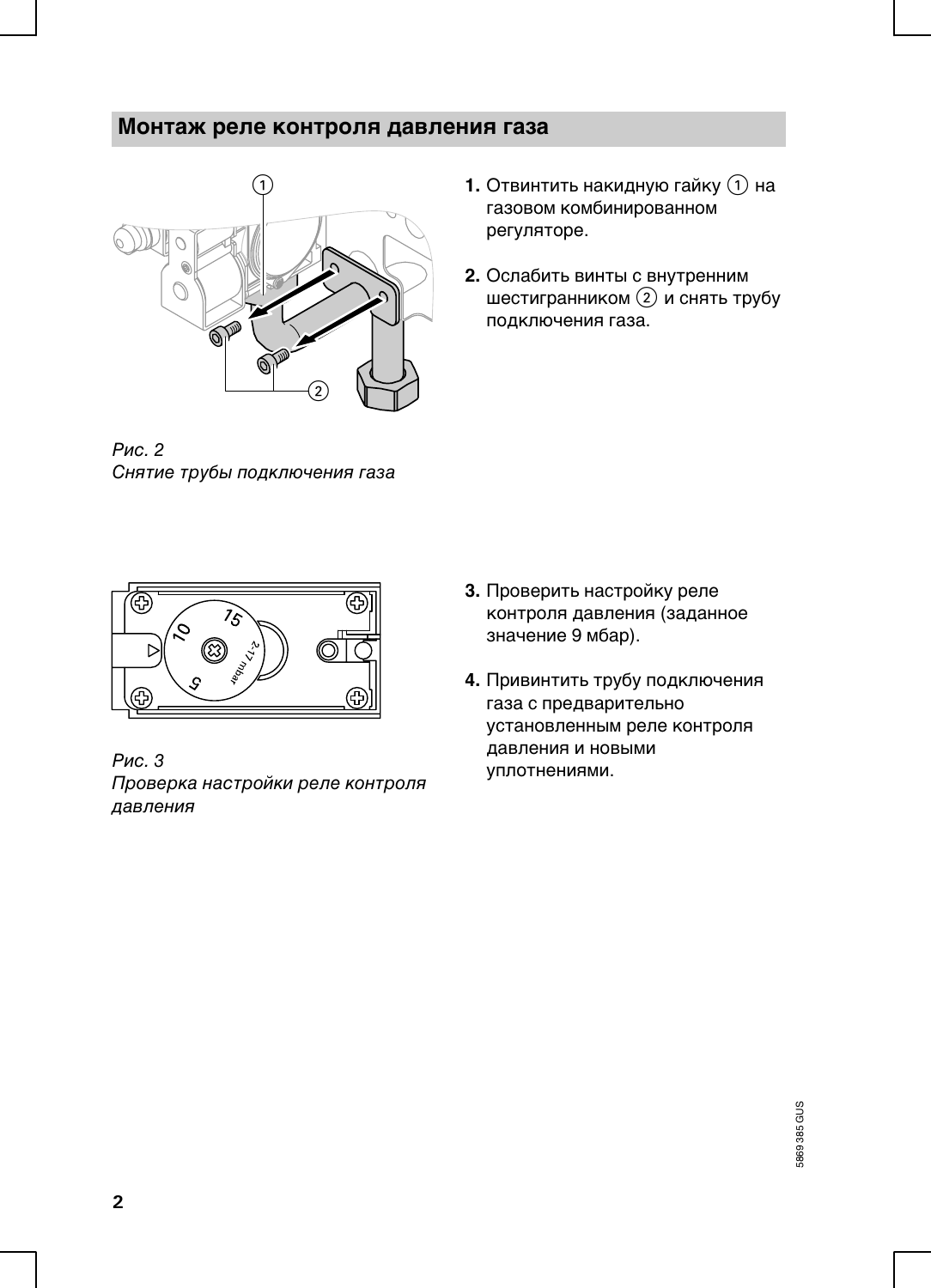## Электрическое подключение



Рис. 4 Подключение регулятора давления газа

- 1. Вывести из зацепления и снять корпус контроллера (1).
- 2. Ввести провод от реле контроля давления в корпус контроллера и вставить штекер [111] в печатную плату с левой стороны.
- **3.** Установить корпус регулятора  $(1)$ .
- 4. Ввести установку в эксплуатацию.



Инструкция по сервисному обслуживанию

- 5. Внимание Проверить газонепроницаемость резьбовых соединений.
- 6. Смонтировать передний щиток.